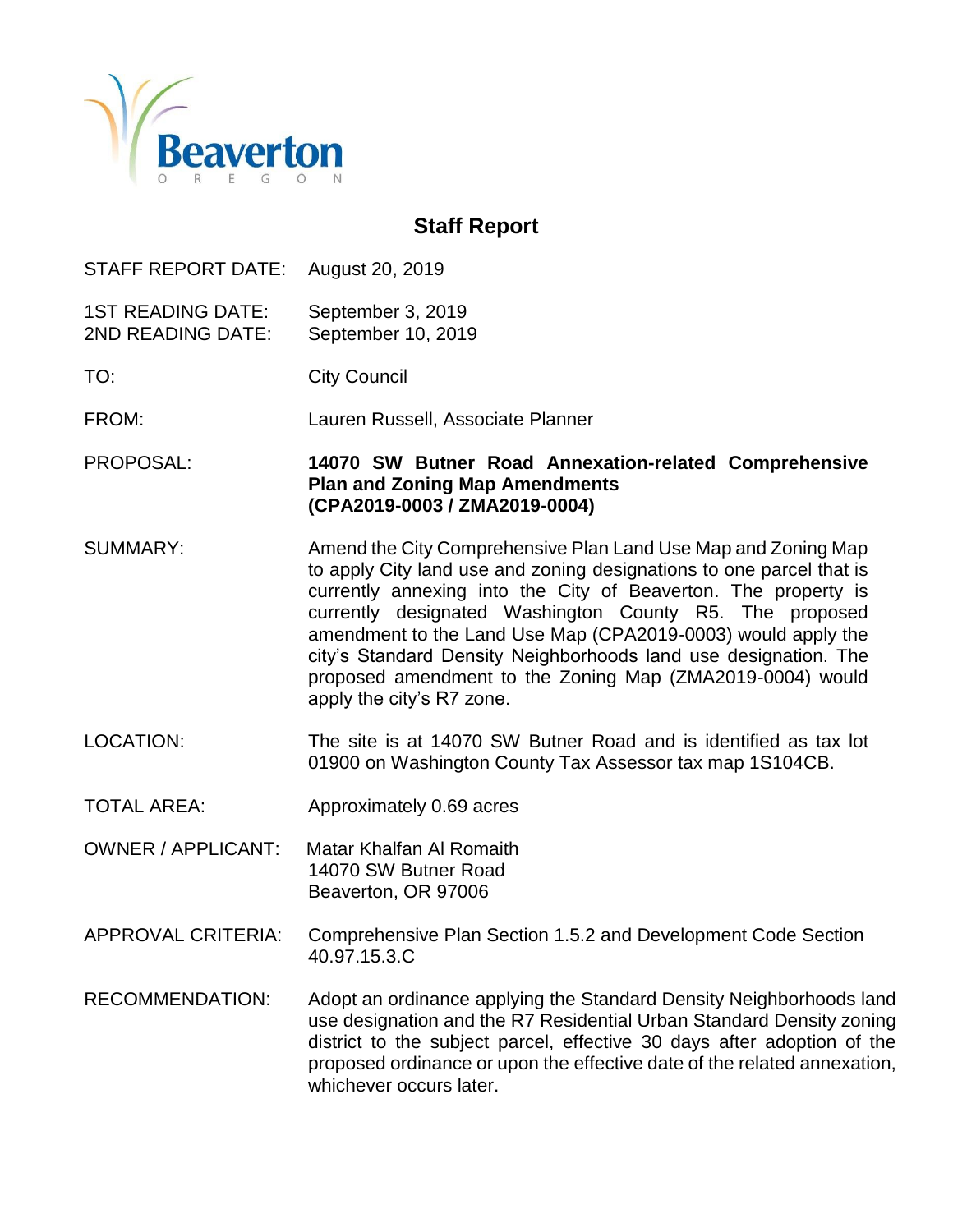# **BACKGROUND**

CPA2019-0003 proposes an amendment of the Land Use Map and ZMA2019-0004 proposes an amendment of the Zoning Map. The amendments are requested to apply city land use and zoning to a parcel being annexed into the City through a separate but concurrent process. The parcel currently carries Washington County's R5 designation, as depicted on the County's Cedar Hills-Cedar Mill Community Plan Map.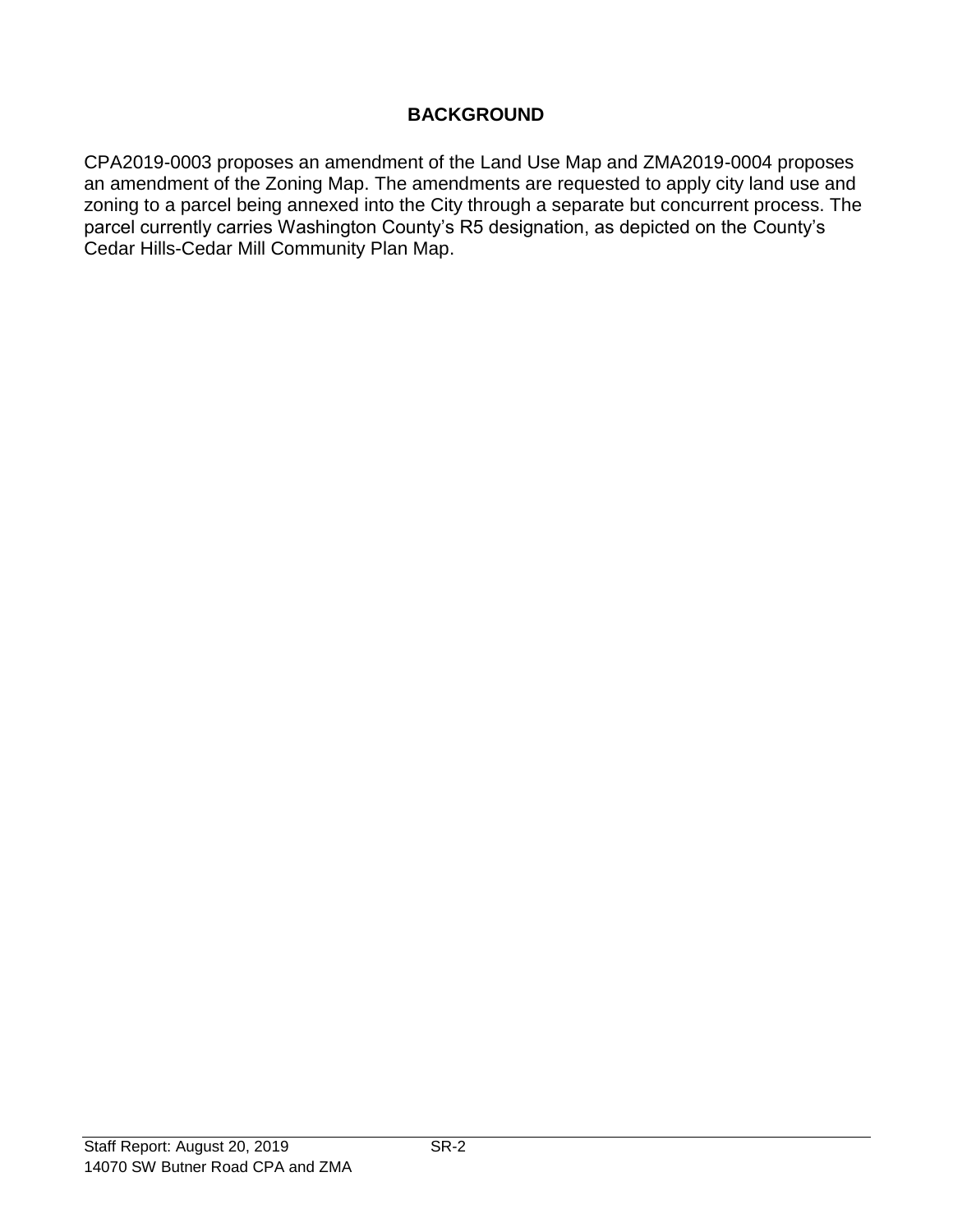# **TABLE OF CONTENTS**

| Attachment A: CPA2019-0003 Comprehensive Plan Map Amendment | <b>CPA-1 – CPA-4</b> |
|-------------------------------------------------------------|----------------------|
| Attachment B: ZMA2019-0004 Zoning Map Amendment             | $ZMA-1 - ZMA-2$      |
| <b>Attachment C: Conclusion</b>                             | $C-1$                |

# **Exhibits**

- **Exhibit 1. Materials Submitted by Staff**
- Exhibit 1.1 Vicinity Map (page SR-4)
- **Exhibit 2. Public Comment** (none received)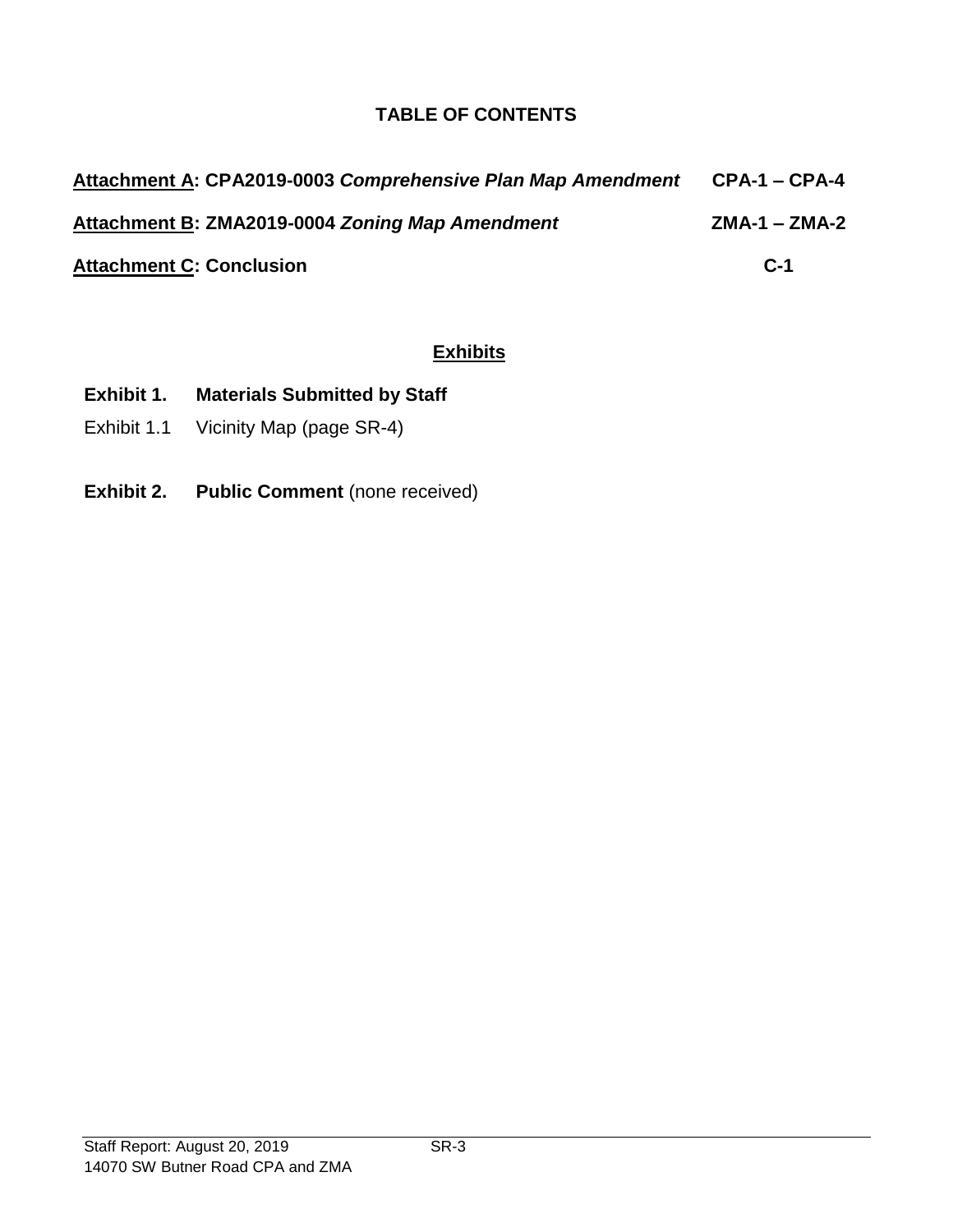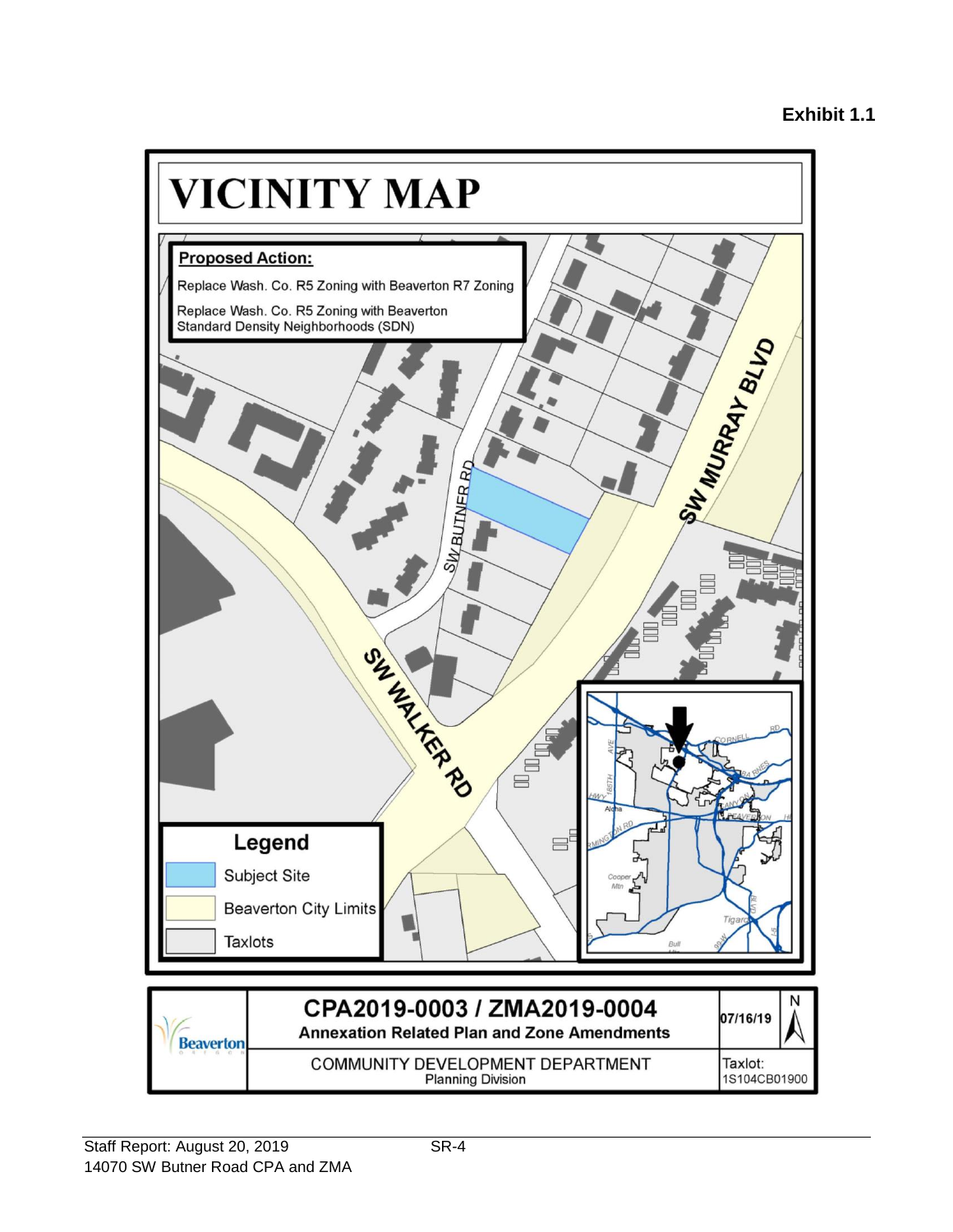#### **CPA2019-0003 ANALYSIS AND FINDINGS FOR COMPREHENSIVE PLAN MAP AMENDMENT APPROVAL**

#### **Section 1.3 Amendment Procedural Categories**

*Non-Discretionary Amendments are amendments to the Comprehensive Plan Land Use Map to add an annexed property, or properties, to the Map with a Land Use Map designation assigned through direct application of Table 1, Section 1.5.2. This section features a table of City Comprehensive Plan land use designations that correspond to zoning designations adopted by Washington County. The table is maintained by the City pursuant to the Washington County-Beaverton Urban Planning Area Agreement (UPAA). The County land use classification(s) remain in effect under provisions of Oregon Revised Statutes (ORS 197.175(1) and ORS 215.130(2)(a)) until the City acts to implement its own Comprehensive Plan Land Use designation(s) for the Annexed territory.*

*Section V of the UPAA specifies the following:*

- *A. The CITY and COUNTY agree that when annexation to the CITY takes place, the transition in land use designation from one jurisdiction to another should be orderly, logical, and based upon the process in B, below.*
- *B. Upon annexation, the CITY shall initiate changes to the Comprehensive Plan land use and zoning designations already adopted by the COUNTY. The CITY shall maintain a list of COUNTY land use designations and the corresponding CITY comprehensive plan and zoning designations. If a property is subject to a concept, neighborhood, or community plan adopted by the CITY, the CITY shall apply the applicable CITY comprehensive plan and zoning designations to the property upon annexation. In addition, the COUNTY shall advise the CITY of adopted policies that apply to the annexed areas.*

*Table 1 in Section 1.5.2 was adopted pursuant to UPAA Section V, which requires the city to maintain a list of corresponding county-to-city plan and zone designations where the decision to apply a specific Land Use Map designation is made under land use standards that do not require interpretation or the exercise of policy or legal judgment. Consequently, the decision is not a land use decision as defined by Oregon Revised Statutes (ORS 197.015(10)(b)(A)) [ORD 4759 January 2019].*

#### FINDING:

The proposed amendment is to apply Beaverton's Standard Density Neighborhoods plan designation to a property that is in the process of annexing into the City and carries Washington County's R5 zoning. Table 1 of Section 1.5.2 of the Beaverton Comprehensive Plan is relevant to this proposal and includes the following direction: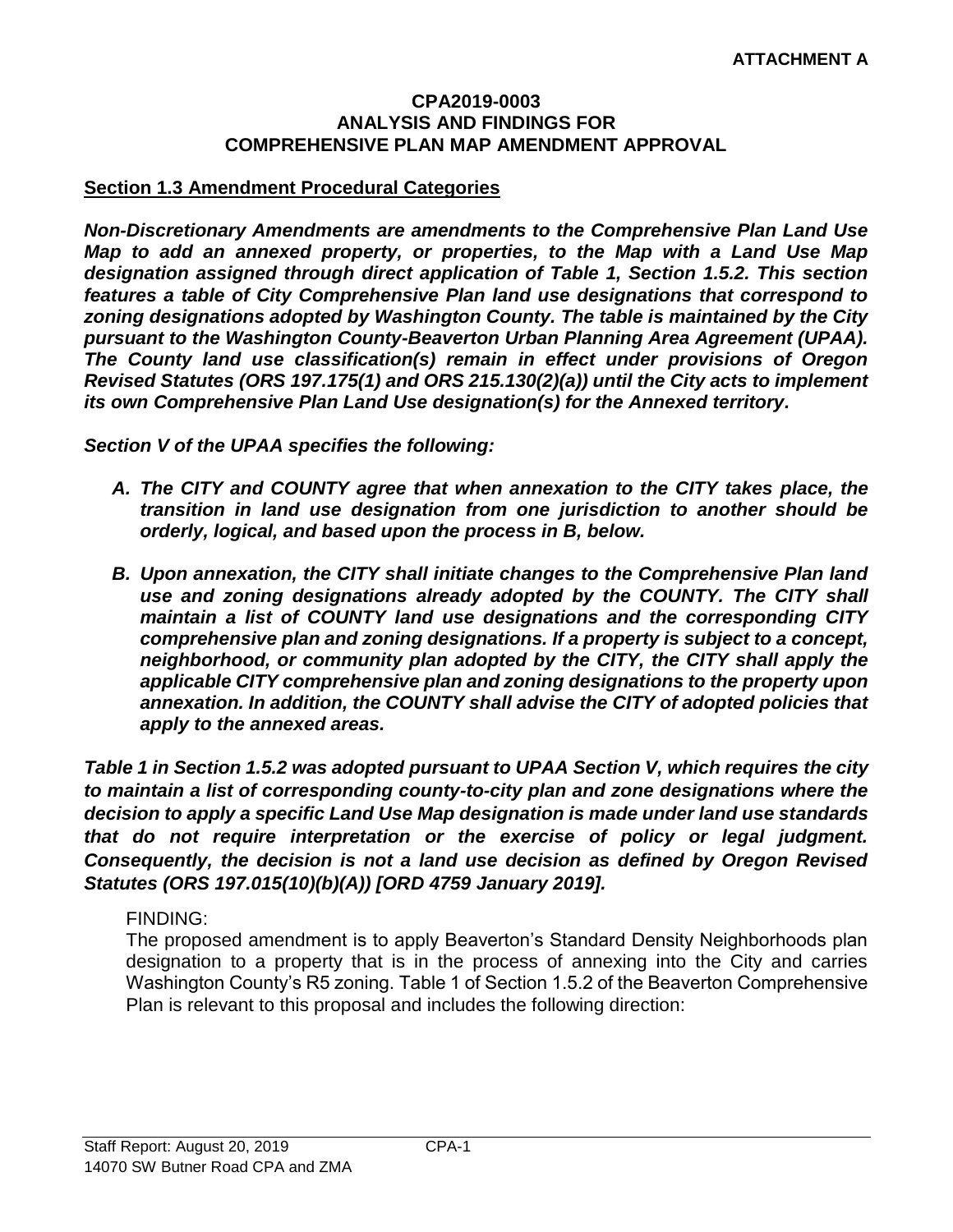**Table 1, 1.5.2: Annexation-related plan and zone changes not requiring discretion (Type 1 CPA/ZMA Applications)**

| County                        | <b>City Comprehensive</b>                      | <b>City Zoning</b> |
|-------------------------------|------------------------------------------------|--------------------|
| <b>Land Use District</b>      | <b>Plan Designation</b>                        | <b>District</b>    |
| R-5, Residential 5 units/acre | <b>Standard Density</b><br>Neighborhoods (SDN) | R7                 |

Table 1 of Section 1.5.2 identifies the City of Beaverton's Standard Density Neighborhoods plan designation and R7 zoning district as the appropriate designations to apply to the subject property. Because this proposal concerns property in the process of annexing into the City of Beaverton and seeks to apply a Comprehensive Plan designation consistent with Table 1 above, the proposal qualifies as a nondiscretionary decision.

The City is not proposing to amend the existing County land use designation for the annexed portion of SW Butner Road at this time. Therefore, the R5 County land use classification remains in effect under the provisions of ORS 197.175(1) and ORS 215.130(2)(a) until the City acts to implement its own Comprehensive Plan land use designation for the annexed right of way.

Section 1.3 of the Comprehensive Plan states that the County shall advise the City of adopted policies that apply to the annexed area. As of the date of this report, the City has not been advised of any adopted policies that apply to the subject property.

### **Therefore, staff finds that the proposal satisfies Comprehensive Plan Section 1.3. for non-discretionary Comprehensive Plan Map amendments.**

# **Section 1.4.3 Non-Discretionary Map Amendments**

- *A. Notice for Non-Discretionary Map Amendments shall be provided as follows:*
	- *1. By publication of a notice with the information specified in Section 1.4.3.B.1., 2., and 3. in a newspaper of general circulation within the City;*
	- *2. By mailing notice with the information specified in Section 1.4.3.B. to the Chair of the Beaverton Committee for Community Involvement (BCCI), Neighborhood Association Committee (NAC), Community Participation Organization (CPO), and owners of record of the subject property on the most recent property tax assessment roll; and*
	- *3. By placing notice with the information specified in Section 1.4.3.B. on the City's website.*
	- *4. For annexation-related plan map amendments, by mailing notice with the information specified in Section 1.4.3.B. to the Planning Director of the Washington County Department of Land Use and Transportation (DLUT). This notice shall be given no less than 35 days prior to the date the item initially appears on the City Council agenda. [ORD 4759 January 2019]*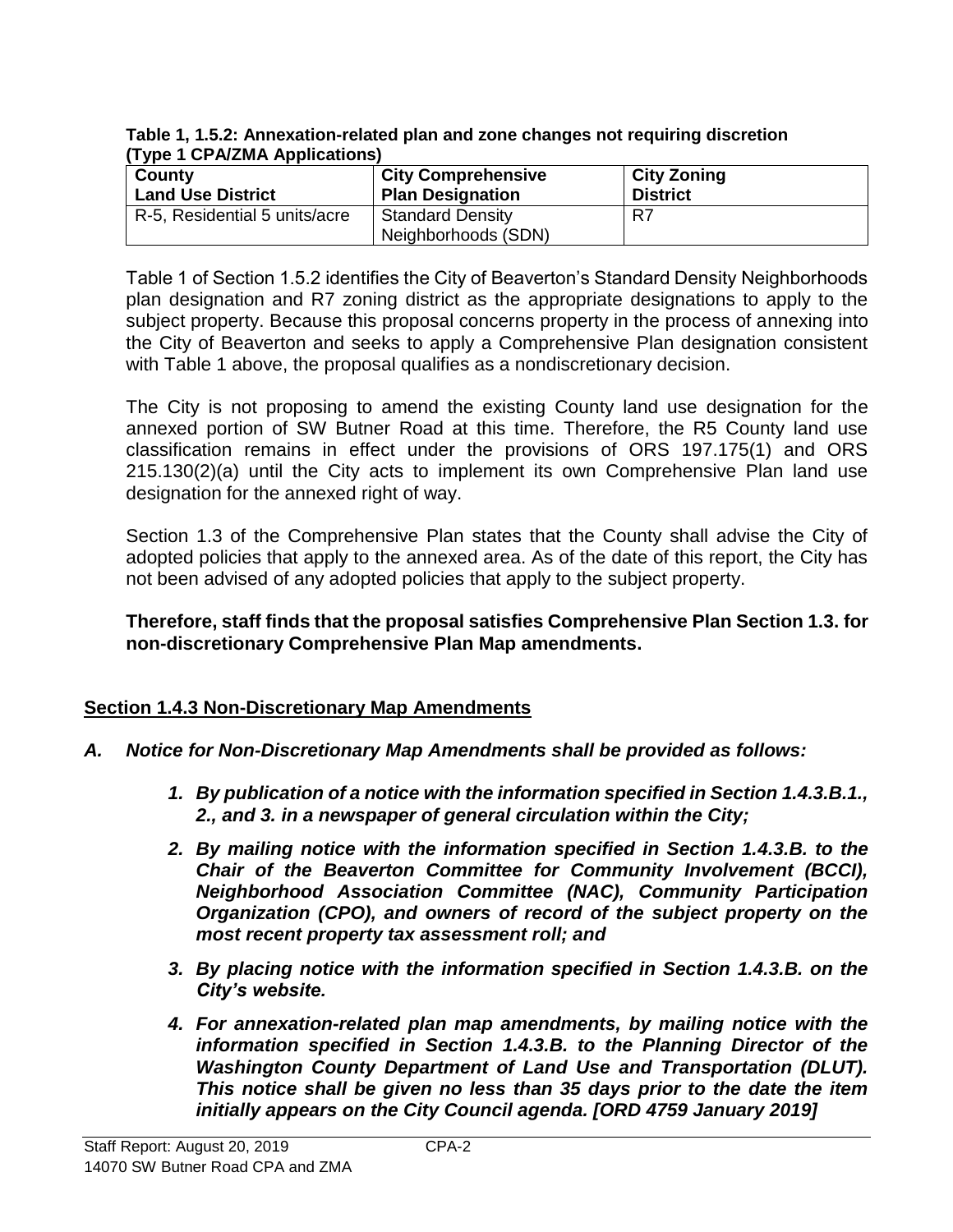### *All notice required by 1. Through 3. Of this subsection A. shall be given not less than twenty (20) and not more than forty (40) calendar days prior to the date the item initially appears on the City Council agenda.*

FINDING:

Notice of the proposed non-discretionary map amendment was published in the Beaverton Valley Times on July 25, 2019, which was 40 days prior to the date the item initially appears on the City Council agenda. Notice was mailed to the required parties and placed on the City's website on August 14, 2019, which was 20 days prior to the date the item initially appears on the City Council's agenda. Notice was mailed to the Planning Director of the Washington County Department of Land Use and Transportation on July 23, 2019, which was 42 days prior to the date the item initially appears on the City Council agenda.

### *B. Notice required by subsection 1.4.3.A. shall:*

- *1. State the time, date, place, and purpose of the City Council agenda item;*
- *2. Explain the nature of the application;*
- *3. Include the case file number, title, or both of the proposed ordinance to be considered;*
- *4. List the applicable criteria from the Comprehensive Plan and State Law that apply to the application at issue;*
- *5. State that a copy of the application, all documents and evidence submitted by or on behalf of the applicant, and applicable criteria are available for inspection at no cost and will be provided at reasonable cost and include the days, times, and location where available for inspection;*
- *6. Include the name and phone number of the City staff person assigned to the application from whom additional information may be obtained; and*
- *7. Set forth the street address or other easily understood geographical reference to the subject property, including a map.*

### FINDING:

All notices for the proposed non-discretionary map amendment contained the information listed in subsection 1.4.3.B, above.

**Therefore, staff finds that the proposal satisfies Comprehensive Plan Section 1.4.3. for non-discretionary Comprehensive Plan map amendments.**

# **Section 1.5.2 Criteria for Non-Discretionary Map Amendments**

### *A. Annexation-Related*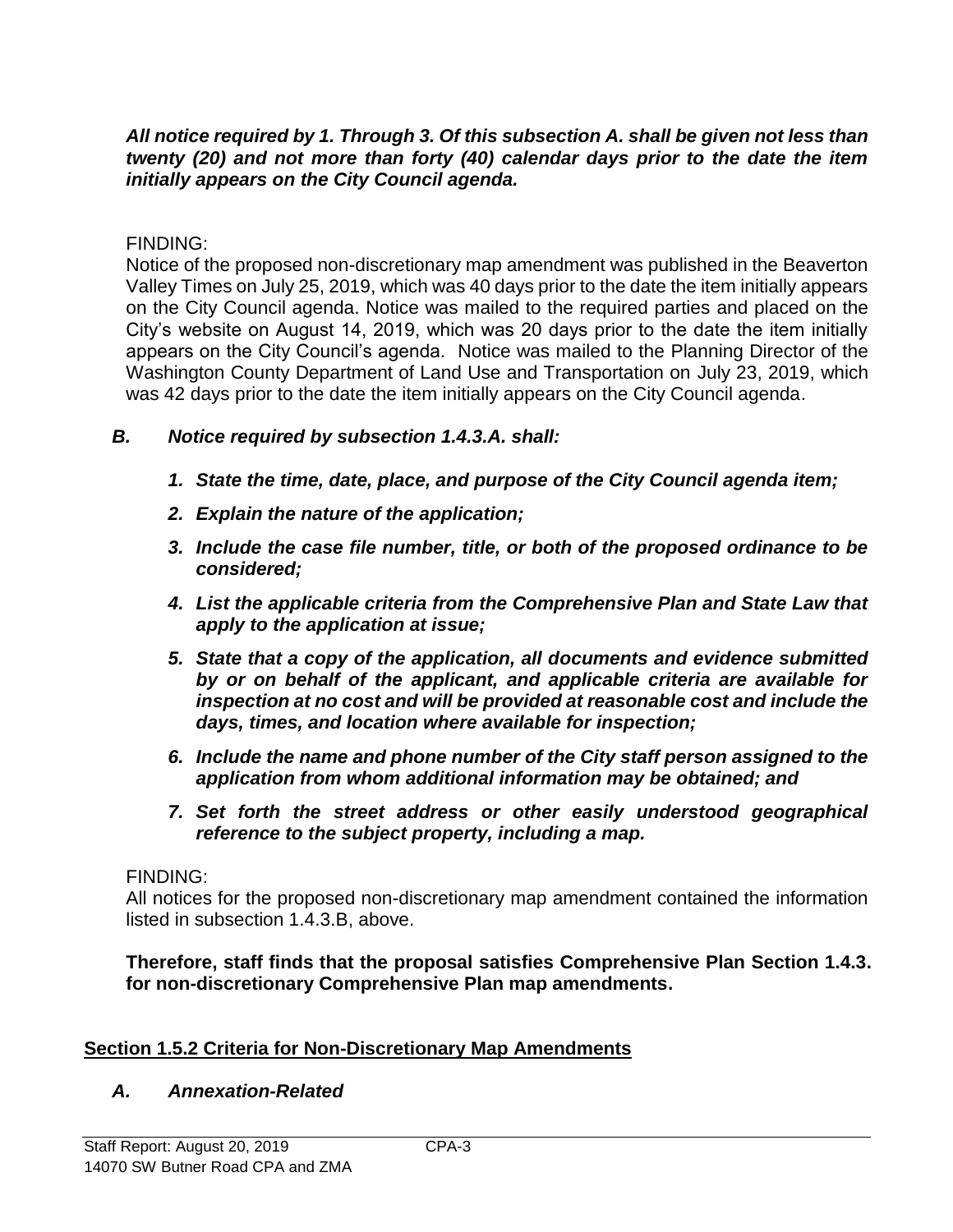*The Washington County-Beaverton Urban Planning Area Agreement (UPAA) says: "Upon annexation, the city shall apply its Comprehensive Plan land use and zoning designations corresponding as closely as possible to designations already adopted by the county. The city shall maintain a list of county land use designations and the corresponding city comprehensive plan and zoning designations." The list in Table 1 of Section 1.5.2. identifies City Comprehensive Plan designations and zoning districts that most closely approximate the density, use provisions, and standards of the County designations. When annexation-related Comprehensive Plan Map amendments are proposed that convert County zoning to a City plan designation that is pursuant to Table 1 in Section 1.5.2., the City has no discretion.*

*This section describes the method by which City of Beaverton Comprehensive Plan designations and zoning districts shall be applied consistent with the Washington County-Beaverton Urban Planning Area Agreement when a property in unincorporated Washington County is annexed into the City of Beaverton.*

*Table 1 below shows city plan and zoning designations that correspond closely with the county land use districts. Properties with Washington County land use districts in Table 1 can be processed with a Type 1 application using the City's non-discretionary process. County land use districts not consistent with Table 1 and associated footnotes shown shall be subject to a Type 3 discretionary process.* 

FINDING:

As indicated in the findings for Section 1.3 Amendment Procedural Categories above, the proposed plan map amendment complies with Table 1 in Section 1.5.2. of the Comprehensive Plan, which identifies the City of Beaverton's Standard Density Neighborhoods plan designation and R7 zoning district as the appropriate designations to apply to the subject property. The proposal can be processed with a Type 1 application using the City's non-discretionary process.

**Therefore, staff finds that the proposal satisfies Comprehensive Plan Section 1.5.2.A. for non-discretionary Comprehensive Plan map amendments.**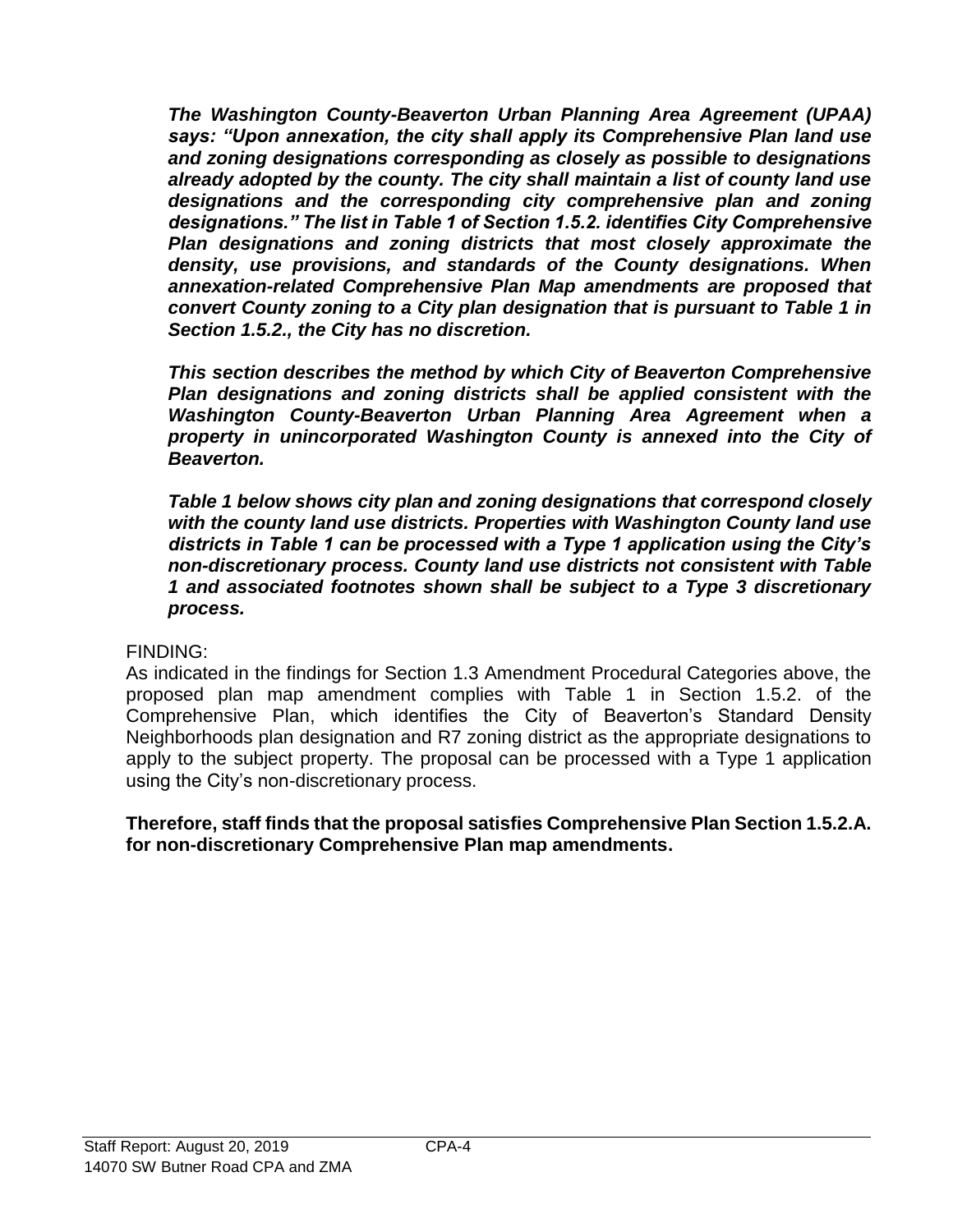#### **ZMA2019-0004 ANALYSIS AND FINDINGS FOR ZONING MAP AMENDMENT APPROVAL**

#### **Section 40.97.15.3.C Non-Discretionary Annexation-Related Zoning Map Amendment Approval Criteria:**

*In order to approve a Non-Discretionary Annexation-Related Zoning Map Amendment application, the decision making authority shall make findings of fact based on evidence provided by the applicant demonstrating that all the following criteria are satisfied:*

#### *1. The proposal satisfies the threshold requirements for a Non-Discretionary Annexation Related Zoning Map Amendment application.*

### FINDING:

The proposal meets thresholds:

- *1. The change of zoning to a City zoning designation as a result of annexation of land into the City.*
- *2. Table 1 in Section 1.5.2. in the Comprehensive Plan provides a list of corresponding county-city zoning designations and is specific as to the City zoning designation to*  be applied to the parcel being annexed. In cases where zoning of an annexed parcel *is determined by reference to this table, the decision as to which zone shall be applied does not allow for discretion.*

This request meets thresholds 1 and 2 for a Non-Discretionary Annexation-Related Zoning Map Amendment identified in Section 40.97.12.3.A.

### **Therefore, staff finds that the proposal meets the criterion for approval.**

### *2. All City application fees related to the application under consideration by the decision making authority have been submitted.*

#### FINDING:

There is no fee associated with a Non-Discretionary Annexation Related Zoning Map Amendment application.

#### **Therefore, staff finds that the proposal meets the criterion for approval.**

#### *3. The proposal includes all applicable application submittal requirements as specified in Section 50.25.1 of the Development Code.*

#### FINDING:

Section 50.25.1 states that "Non-Discretionary Annexation Related Zoning Map Amendment and Discretionary Annexation Related Zoning Map Amendment applications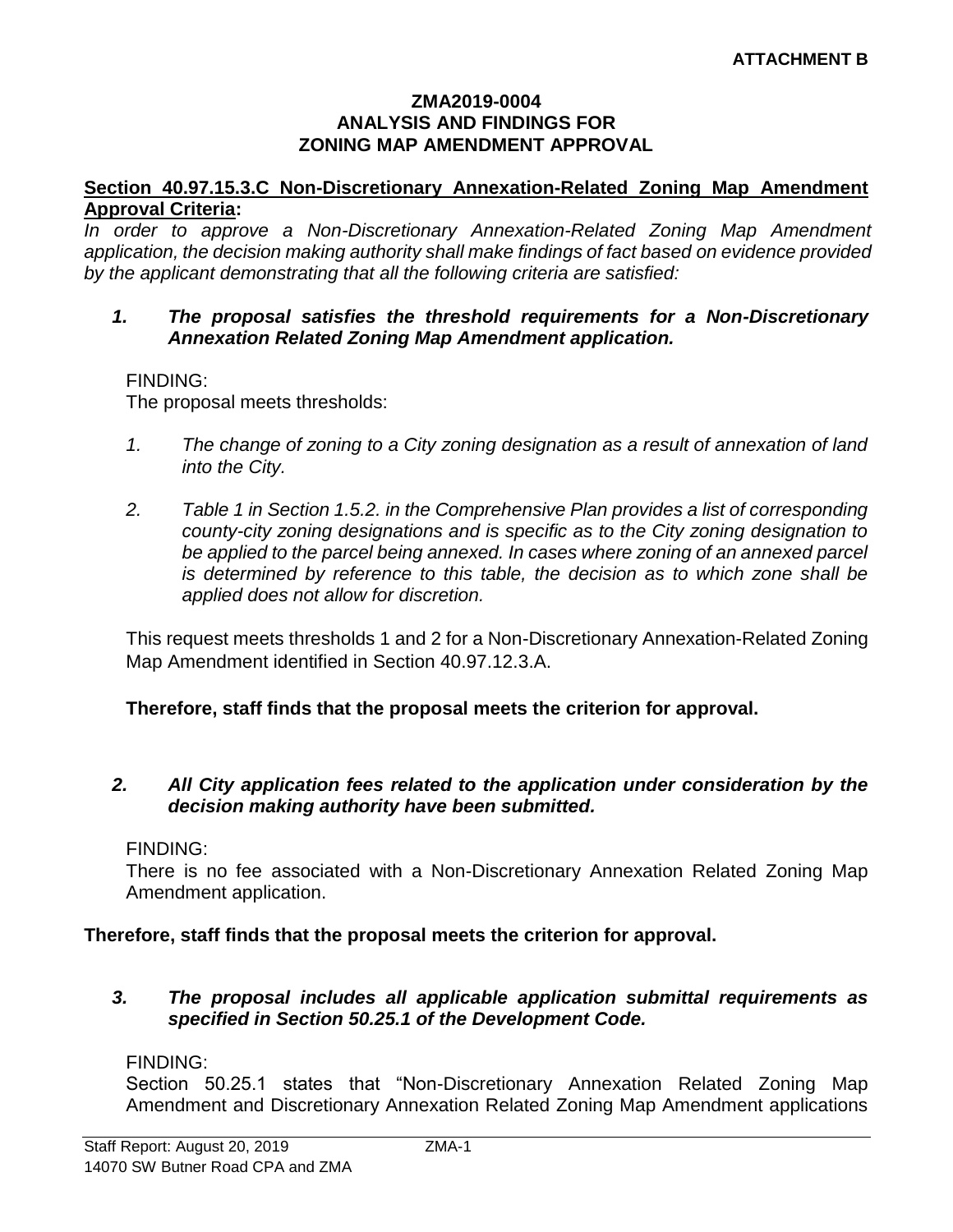processed by the City shall be determined to be complete upon submittal of a valid annexation petition or executed annexation agreement." A valid annexation petition has been submitted and is being reviewed under a separate but concurrent process.

# **Therefore, staff finds that the proposal meets the criterion for approval.**

### *4. The proposed zoning designation is consistent with the corresponding County zoning as specified within Table 1 in Section 1.5.2. within the City's Comprehensive Plan.*

# FINDING:

Table 1 in Beaverton Comprehensive Plan Section 1.5.2 was adopted pursuant to UPAA Section V, which requires the city to maintain a list of corresponding county-to-city plan and zone designations. As indicated in the findings for the Comprehensive Plan Map Amendment in Attachment A, the property that is in the process of annexing into the City carries Washington County's R5 zoning. Table 1 of Section 1.5.2 identifies the City of Beaverton's Standard Density Neighborhoods plan designation and R7 zoning district as the appropriate designations to apply to the subject property.

# **Therefore, staff finds that the proposal meets the criterion for approval.**

### *5. Applications and documents related to the request, which will require further City approval, have been submitted to the City in the proper sequence.*

### FINDING:

The Zoning Map Amendment application is being reviewed concurrently with the Comprehensive Plan Map Amendment and separate annexation petition. The request will not require additional applications or documents.

# **Therefore, staff finds that the proposal meets the criterion for approval.**